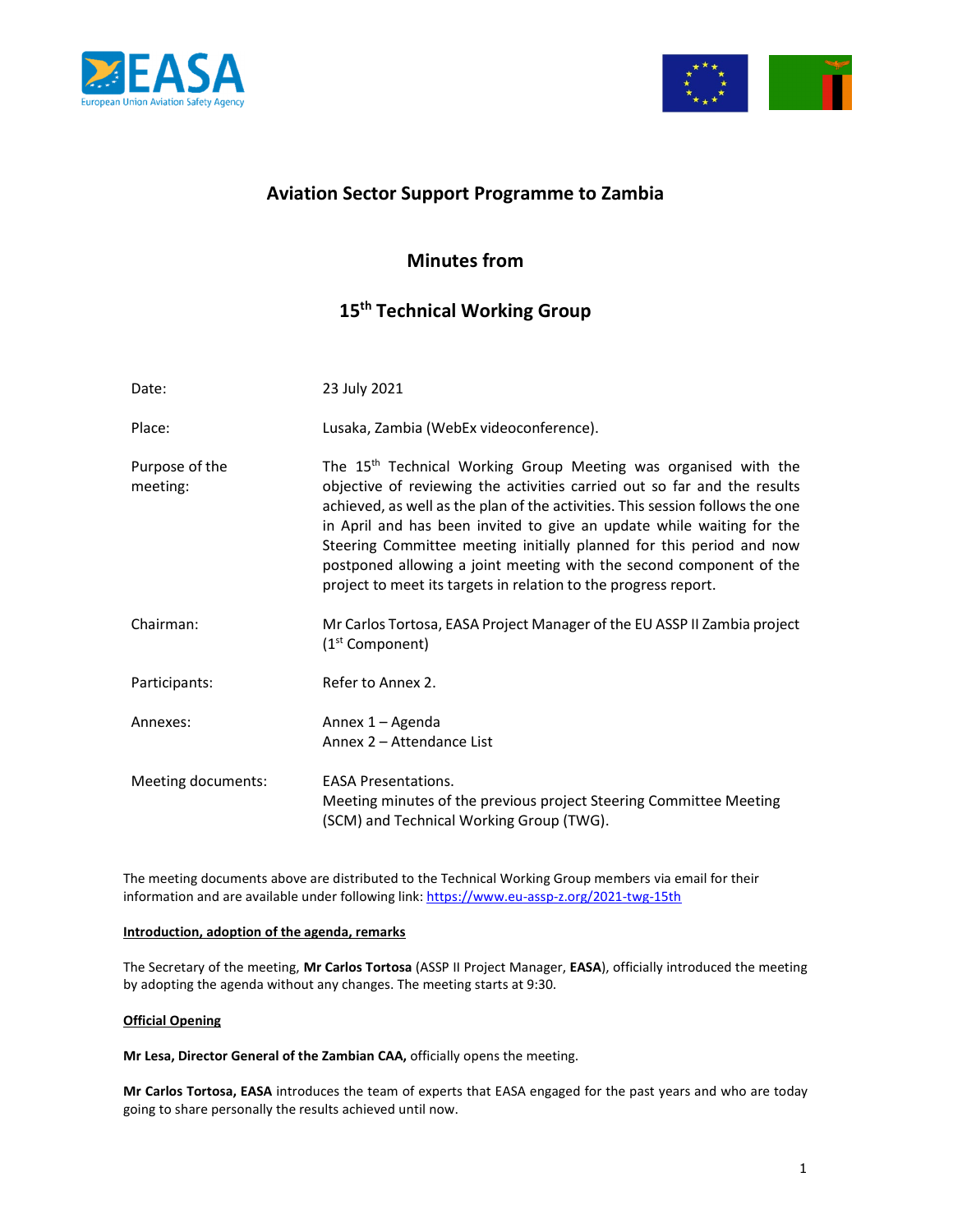



The EASA team is completed today by **Mr Menendez** and **Ms Garaffa. A**s already introduced in the previous TWG, **Mr Branko Kochovski, project manager for the ASSP II 2nd component and representing DAI,** is present too.

#### **Feedback on the implemented actions and project performance**

**In the field of AIR and OPS**, the lead expert **Mr Miguel Vaz Pinto** reports on the revision of the related Zambia Civil Aviation Requirements (Z-CAR) that were not fully aligned with the current regulation in place.

The revision has been performed via long distance meeting that were not always easy due to the quality of the connections and due to the unavailability of a platform on which to share documents and to work simultaneously. This has an impact on the delivery of results and on the time spent on achieving it that Miguel estimates on a 30% loss of efficiency.

Nevertheless, Part 7 and 8 are now completely revised and can be shared for comments.

The Performance Based Navigation (PBN) integration has been particularly difficult because it required a coordination between the Z-CARs and the Implementation standards. The responsible of the Aeronautical Information Systems needed to be involved to issue an Advisory Circular (AIC) to align with the PBN implementation plan in Zambia to guide operators asking for an AOC variation in their application.

Next steps:

- To share Part 7 and 8 for comments by beginning of August and then for final approval by Mr Lesa
- to publish the draft of the AIC document on the Aeronautical Information Publication (AIP) website for comment (as agreed with Capt. Derrick)
- to revise the technical guidance material
- to proceed in training the inspectors
- to start the work of revision on Part 9, and a little editorial revision on Part 1.

The on-the-job training (OJT) cannot yet be performed, therefore the work on the revisions has been a main focus in the past months and will continue until travelling will be possible again. The best way on how to roll out all the significant changes to the Z-CARs (at least 6 in the last years) that will be introduced in just one revision, would be to have a face-to-face deployment to the ZCAA inspectors. If travelling is not allowed, Miguel will delegate the task to Eng. Lungue and Capt. Derrick that were heavily involved in the revisions and who will be able to do it in his absence. The commitment of the ZCAA on this has been remarkable and Miguel is very glad of the tangible progress made.

**Mr. Lesa** is very satisfied about the progress made by Miguel. OPS SPECS was one of the challenging areas for Zambia. He is fully supporting the deployment of the OJT and the demos made by Miguel in person.

**Mr. Menendez** on his side is taking note of the requirement expressed by Miguel to have a robust IT tool to allow the revision of documents at the same time and will check what are the additional means that the funds of the project allow on top of what EASA can already provide.

**On the Accident and Incident Investigation (A/I) domain, Mr Mario Colavita,** EASA's Safety Investigation Section Manager, who is providing expertise and guidance to the Zambian AIB (leaded by **Capt. Lungomesha**) for a year, reports on the significant progress made in this time, especially considering the difficulties of creating a working relationship with the constraints of the pandemic and not having had the chance to personally get to know each other.

The work in these conditions started with a review of all available historical documents like the Zambian Civil Aviation Authority Act of 2012, the Zambian Civil Aviation requirements, especially Part 15 Safety Management System and Part 17 Aircraft Accident and Incident Investigation and the fundamental building block represented by the Zambian Civil Aviation Act nr. 5 of 2016 establishing the creation of an independent investigation entity.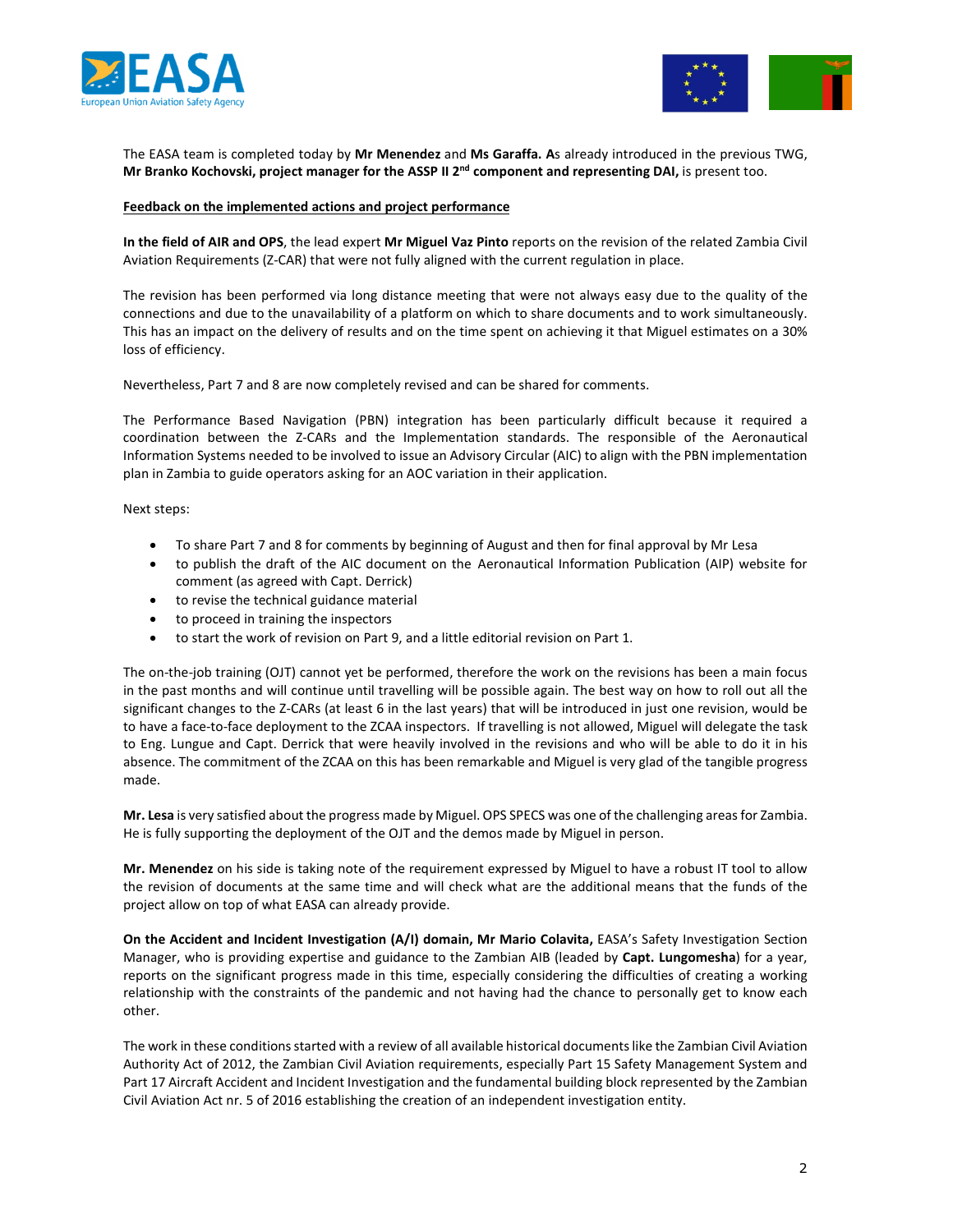



Further policy and procedures were provided by Col. Lungomesha and the way forward suggested was to work on several Memoranda of Understanding (MoUs) to have the agreements in place to consolidate the relationship:

- A Memorandum of Understanding between AIB and ZCAA to have access to expertise,
- with the law enforcement bodies and other investigation bodies involved
- with the Disaster management mitigation unit
- with the Air Force.

The responsiveness of the Zambian colleagues has been good, and comments on the draft of the MoUs prepared were done. It is not a simple process but there is a good chance that they can be enforced soon.

A second field of work is the revision of the ICAO Protocol questions related to A/I, that were divided in 2 batches of 20 questions each: to understand the real capabilities a face-to-face encounter would be more effective and advisable.

Good news in this time is the establishment of the Board of Directors and now they have to build their capacities in areas that have been identified:

- Aircraft Accident Investigation Management
- Accident Investigation Techniques
- HF in Aircraft accidents
- Reports writing

Some support from a more mature Investigation Authority would be very beneficial. **Mr Colavita** got in contact with the German Federal Bureau of Aircraft Accident Investigation (BFU) director who expressed his willingness to help out in this support.

On the 29 June 2021 in the frame of an already planned bilateral meeting EASA/German BFU, **Col. Lungomesha** had the opportunity to introduce the Zambian needs and to link directly with the Director of the BFU who is offering the BFU premises for the analysis e.g. of the recorders in case of a major accident.

The cooperation is promising to be very fruitful and EASA is on its side as well willing to support as much as possible.

This can be considered a major achievement and an opportunity that Zambia could profit from.

**Mr Tortosa** acknowledges the commitment on both sides (EASA and Zambia) and thanking **Mr Colavita** for his precious time invested on this task: A/I is an area where the ICAO chart showed a clear need for Zambia.

**Mr. Lesa** recognises that this is one of the weakest points for the Zambian Civil Aviation and therefore he assigned 2 inspectors of the ZCAA to interface with the AIB to support and to ensure that the international standards are met and kept.

**Dr. Courtney** mentions that the ZCAA asked the AIB to share the draft MoUs to start to cover some of the protocol questions related to CAA in the A/I domain. They were not yet shared therefore it is premature, but the question to **Mr Colavita** would be if it would be possible to have kind of a virtuous model of protocol from a different country to be used as an inspiring model to draft their protocol in Zambia.

To this request, **Mr Colavita** response is that now that the relationship with the German BFU is established Col. Lungomesha could directly ask for their support in that sense. The material that was shared by Col. Lungomesha with EASA was already inspired by the UK AIB, but the quality of the working arrangements depends significantly by the maturity and capability of the entities involved.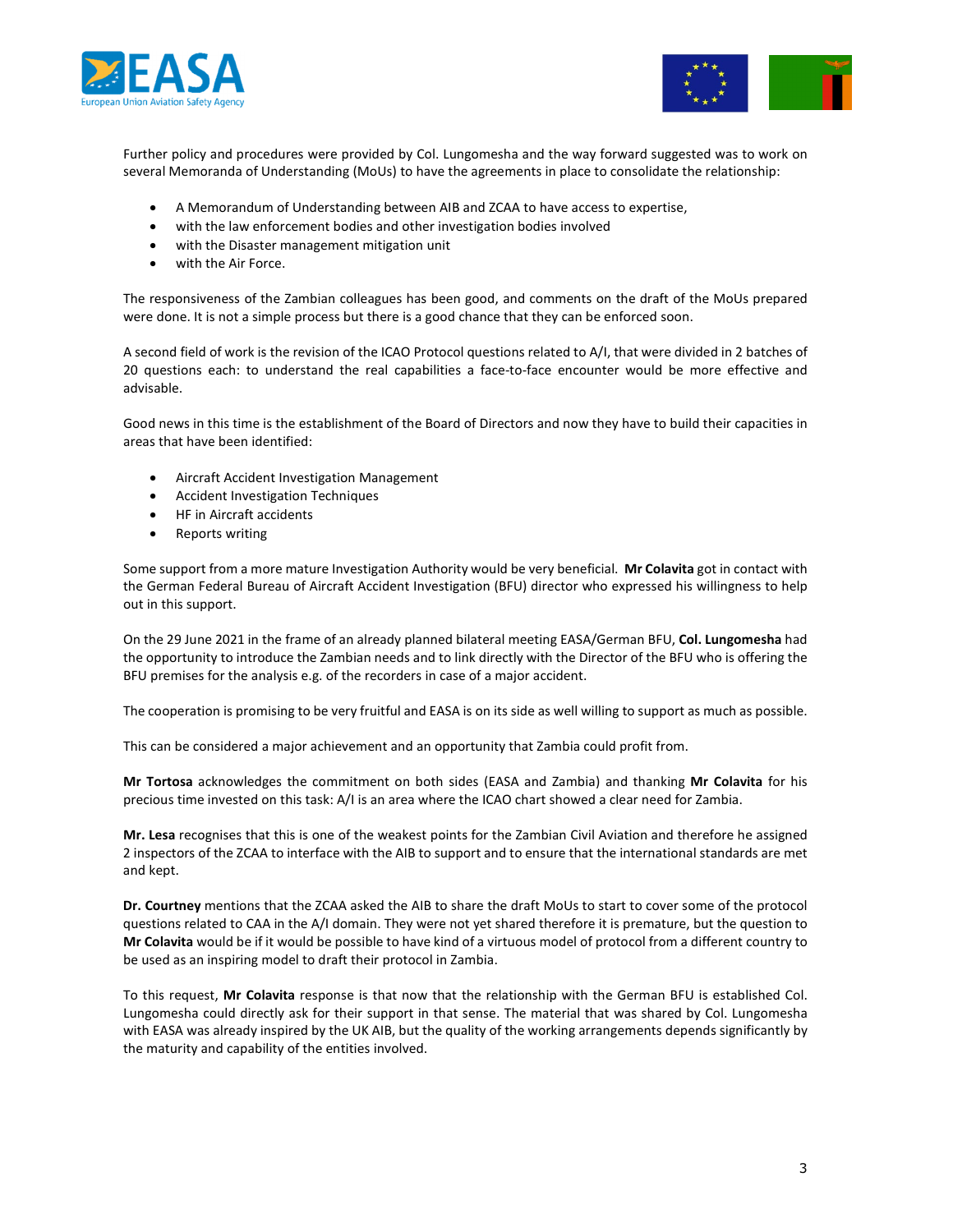



**On the domain of the SSP implementation Plan, Dr. Hazel Courtney** reports that after Phase 1 finished at the end of last year the restart of operations required a review of the priorities and to look all the new USOAP with each of the technical areas to identify possible gaps and then update the SSP implementation plan in case it was necessary to introduce new actions.

The AIG-CAA interface protocols have been on schedule as well and therefore a first meeting with the AIG took place. ZCAA is to share the MoUs draft and several more meetings are planned to identify any further action.

The first Aviation Safety Committee meeting took place and the twelve safety improvement projects that were launched at the end of last year have been reviewed. Some of them progressed very well (like the Infrastructure e.g.) other less, depending on what is the amount of human contact that the project needed and therefore highly depending on the COVID situation.

Next steps and ongoing activities:

- Review of the implementation Plan and the maturity assessment
- PQ compliance with all the 8 areas identified and previously worked on
- A workshop on HF related to Covid restart had to be supended due to the sudden death of col. Kenneth Kanda and the national holiday proclaimed in Zambia
- A refresher on SSP within the CAA suggested by Lilian had to be postponed for the same reason
- Next planned meetings are on joint work with Industry: the approach is to make a first internal alignment within the ZCAA and couple of weeks later to share a WS on the topic with the Industry.
	- The first one will be an SPI WS on the 29 July: this was one of the weakest identified areas in the maturity assessment.
	- o Next will be one on practical auditing of SMS
	- o One on Runaway Safety will follow

**Mr Lesa** comments that the progress on SSP and SMS are tangible and there are definitely some grey areas of overlap between AIG and CAA relationship. He stresses out that the investigators of the AIB need to be trained to meet the international ICAO standards to be fit for the task. It is in the interest of the CAA to have qualified personnel during the investigations..

#### **Worplan review for 2021**

**Mr Tortosa** proceeds in showing that beside the already active experts who will continue their support there are some more planned workshops on:

Annex 16 compliance, safety concerns, SMS/QMS

The first component of the EU ASSP II Zambia project does not intend to overlap the content of these activities with the second one, therefore the coordination between the EASA team of experts and the other component's experts will be finetuned in a separate dedicated meeting to establish a consistent plan for the remaining period of the implementation of the project since there are limited resources for the extended period.

**Mr Menendez** adds on this that in case there will be some more needs raising up in the future and there is the willingness by the EUD to continue with another project the coordination with the second component could be even extended and the synergies could be even reinforced to ensure continuity in the actions that are already undergoing.

In conclusion to the workplan review the further actions that need to be closed are:

- A bilateral conversation with **Mr Lesa** about needs
- Sharing the minutes of the meeting
- Coordination with **Mr Kochovski** about a date for the common SCM late September or October 2021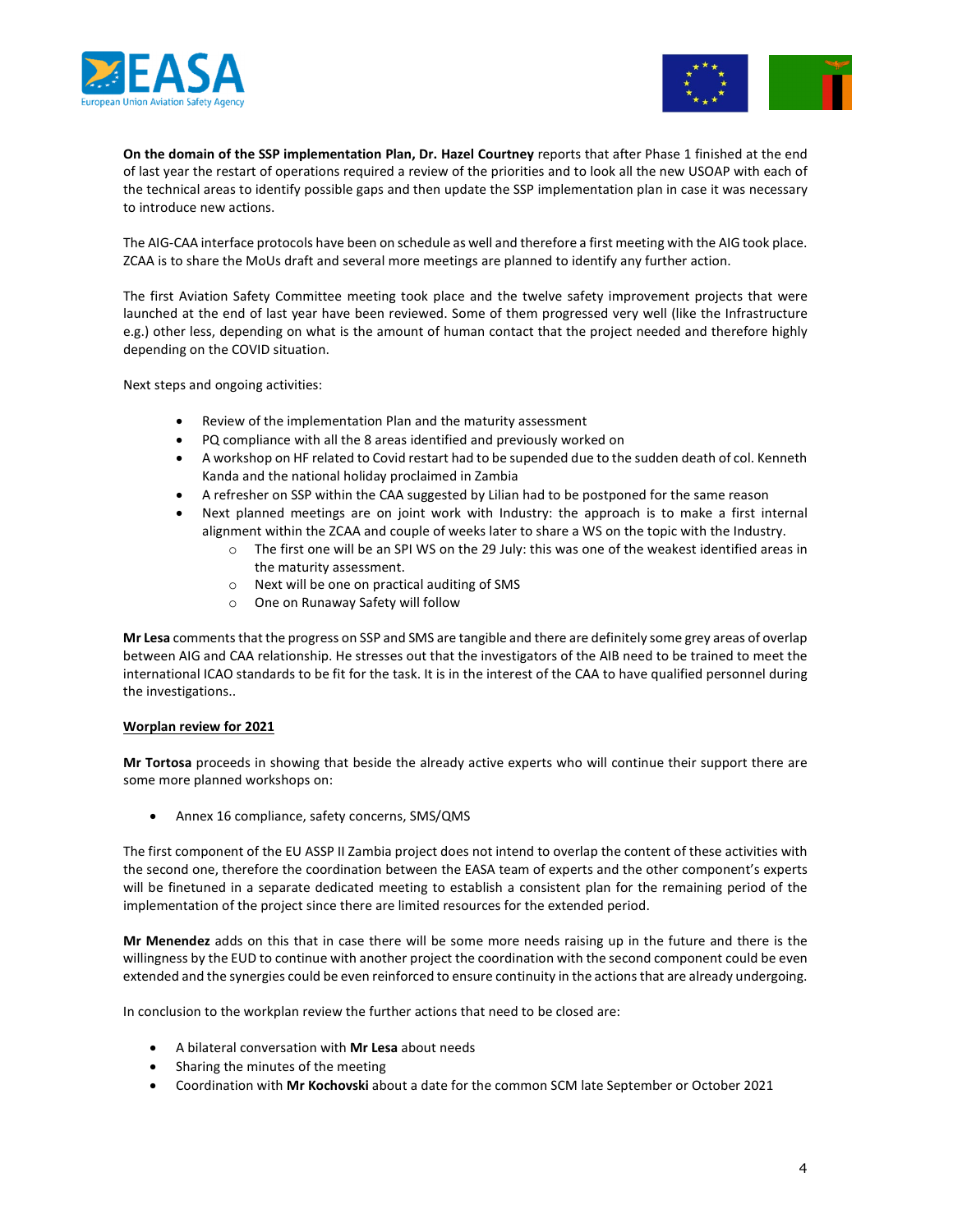



### **Tour the table and AOB:**

**Mr Kochovki:** glad to hear the good results in the SSP domain and the progress made on the AI side. On the A/I side the second component already engaged as an eminent expert for legal support to review the related legislation in Zambia. Ms Eva Jhala who contributed to the Aviation Bill nr 5 and the Civil Aviation Act, is an eminent lawyer in the Aviation field in Zambia and Mr Kochovski is offering her expertise to the ZCAA in case of doubt in some areas of overlapping of the legislation.

Still within this year, the second component intends to deliver another Aviation Strategy Study.

In the legislation review, the focus will be for now on Part 1 and when the situation analysis will be ready it can be shared with the first component for further discussion.

For the determination of the SCM date, it will be necessary to wait until the election process that is ongoing in Zambia will end in mid-August and that the new Government will be appointed. The Director of Transport from the MoT is the Chairman in the SCM, so it will be necessary to ensure his presence.

Furthermore, the intention is for the next SCM to be held on-site in Lusaka, so a definitive date cannot be assured at this stage until the pandemic evolves and conditions are safe enough to lift travel restrictions.

Sharing this TWG meeting and the presentations with the  $2<sup>nd</sup>$  component will benefit from a very good timing since the progress report is now being drafted and this material can be used to see possible points of cooperation to be developed.

**Mr Tortosa** takes note of this request and is looking forward receiving the progress report once drafted and ready.

**Mr Lesa** thanks Mr Kochovski to bringing up that the legislation part can be leveraged by the second component. A meeting in that sense already took place with Ms Jhala: after the establishment of the CAA it was clear that there are several points of the legislation that need enhancement or even amendment. The fact that they can make use of the second component for that will make possible to identify these weak points of the current legislation and once they have been listed to share them with EASA to keep up with international standards for the legislation.

On the presented workplan, Mr Lesa wants to confirm that the 3 areas that are the major concerns for the ZCAA are the ones already identified and tackled of OPS and AIR, SSP and A/I; the rest of the workshops son Annex 16 are interesting and welcome additions.

#### **Closing session:**

**Mr Juan Fernandez, EUD to Zambia and COMESA** is really satisfied of the results he can see and with the commitment of the team with the ZCAA. The satisfaction of the beneficiary is a clear indicator that this project achieved quality and the good coordination with the second component is once again leading in that direction. The planning phase for the EUD for the period until 2027 will be finalised in Q1-Q2 2022 and there are good chances the Aviation Sector in Zambia can continue to be supported and for this project to have a succeor one.

**Mr Tortosa** agrees with Mr Fernandez about the point of giving continuity if possible to the project. The idea of Mr Lesa at the beginning of the project was to let Zambia shine among the African countries and a lot has been reached: what was an idea at the beginning is a reality now and as much as it has been already done can be further developed and improved with another action. The pandemic set a serious challenge to the project and hopefully this will change to even better achievements in the future.

#### **Closing remarks**

**Mr Lesa** wants to thank the EU for the support granted via this project because it has been until now really tackling soft spots of the Zambian Aviation Sector. He wants as well to personally thank the EASA team and wants to